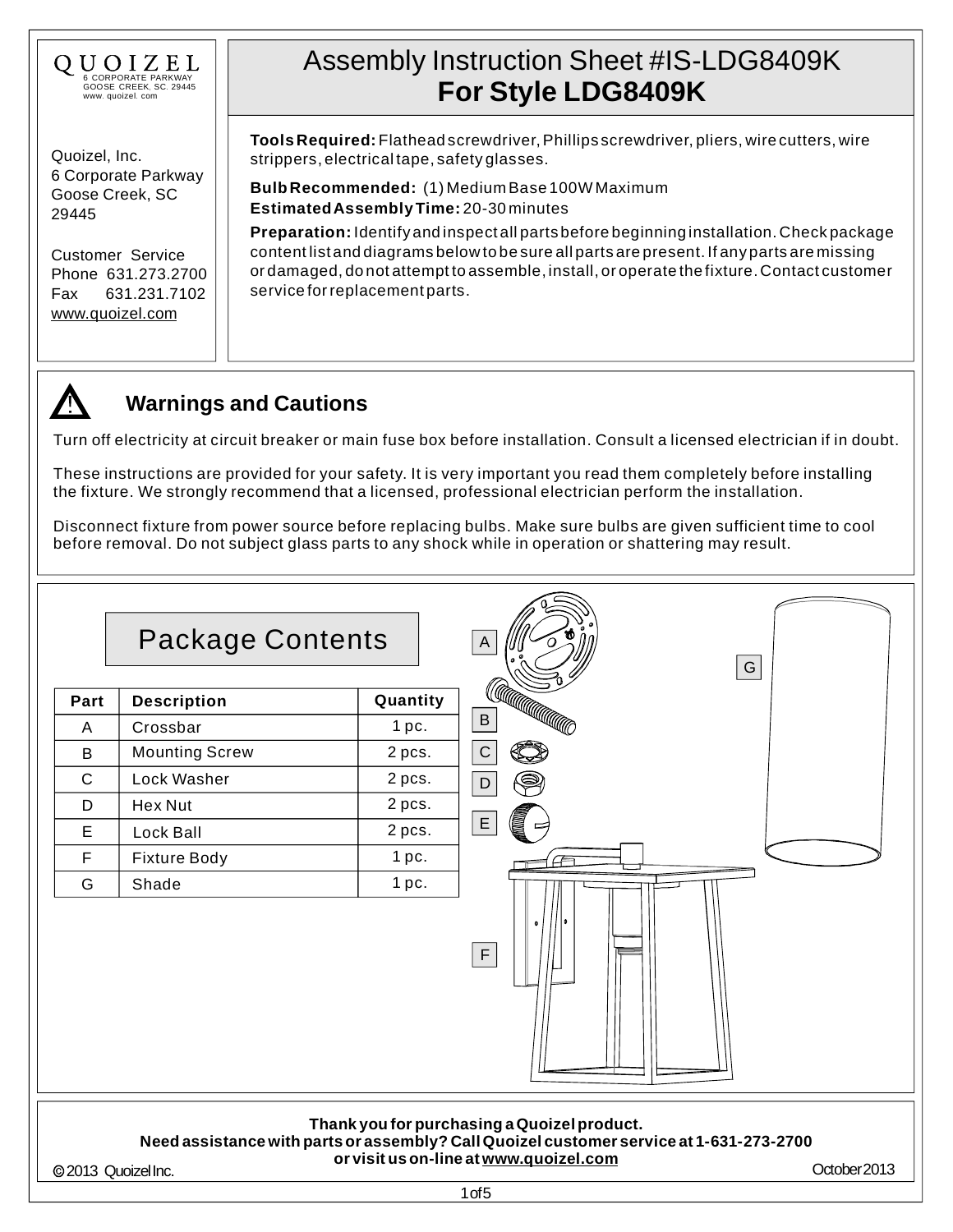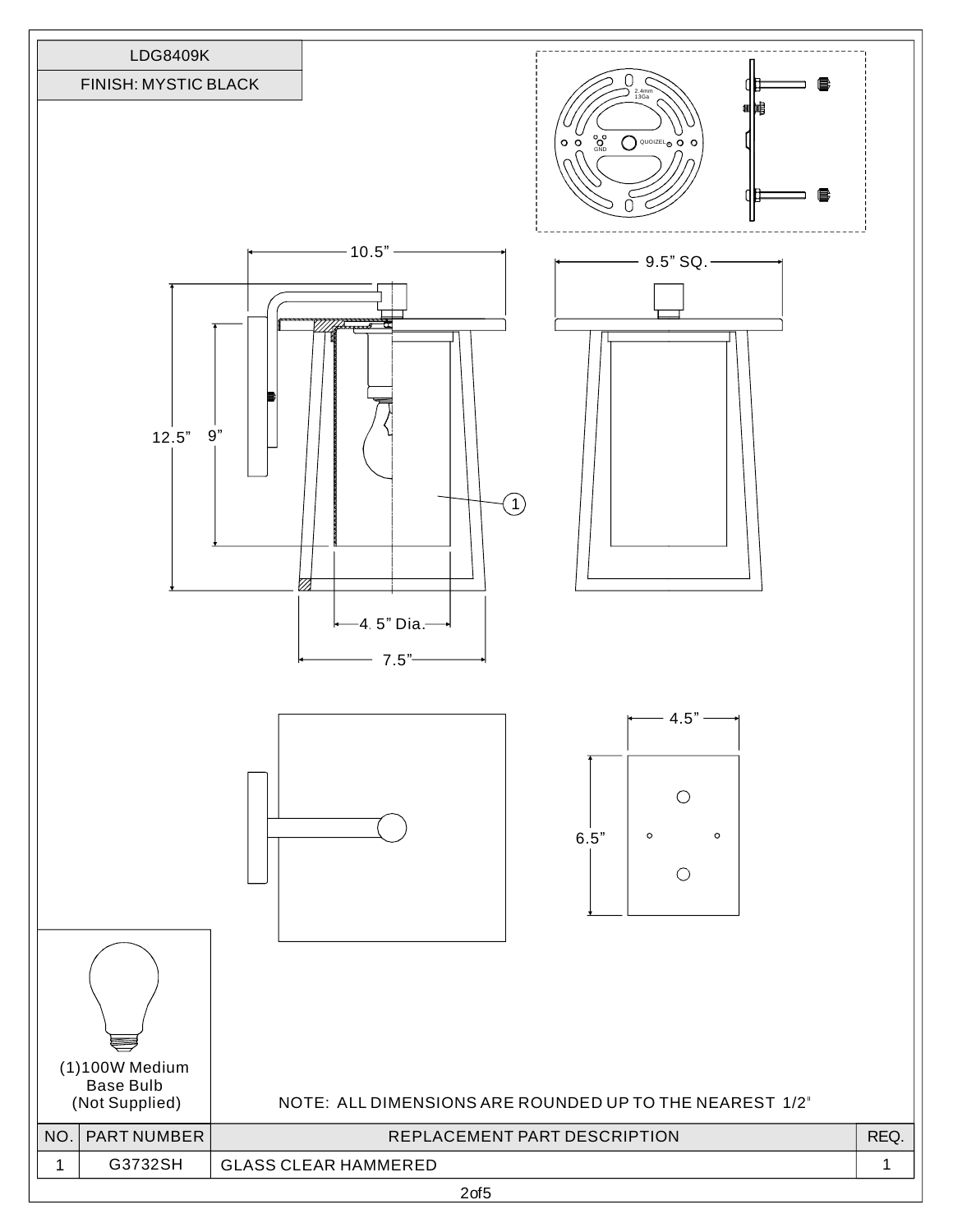

# Assembly Instruction Sheet #IS-LDG8409K **For Style LDG8409K**

Screw<sub>1</sub> Lock Washer

Mounting

### **STEP 1** - **Attach Mounting Screws, Lock Washers and Hex Nuts to Crossbar**

- A. Line up a set of holes on the Crossbar (A) and Holes on the Backplate of the Fixture Body (F).
- B. Thread Mounting Screws (B) into the holes on the Crossbar (A), pass Lock Washers (C) and thread Hex Nut (D) onto the Mounting Screws (B). Hand tighten until snug.

### **STEP 2** - **Attach Crossbar to Outlet Box**

A. Attach the Crossbar (A) to Outlet Box and secure by threading Outlet Box Screws (not supplied) into the Mounting Holes on the Outlet Box. Tighten until snug.



#### **Thank you for purchasing a Quoizelproduct. Need assistance with parts or assembly? CallQuoizel customer service at 1-631-273-2700 or visit us on-line at[www.quoizel.com](http://www.quoizel.com)** @2013 Quoizel Inc. Charles Christ, Louis Christ, Louis Christ, Louis Communication and Communication of Communication of Communication of Communication of Communication of Communication of Communication of Communication of

Figure 1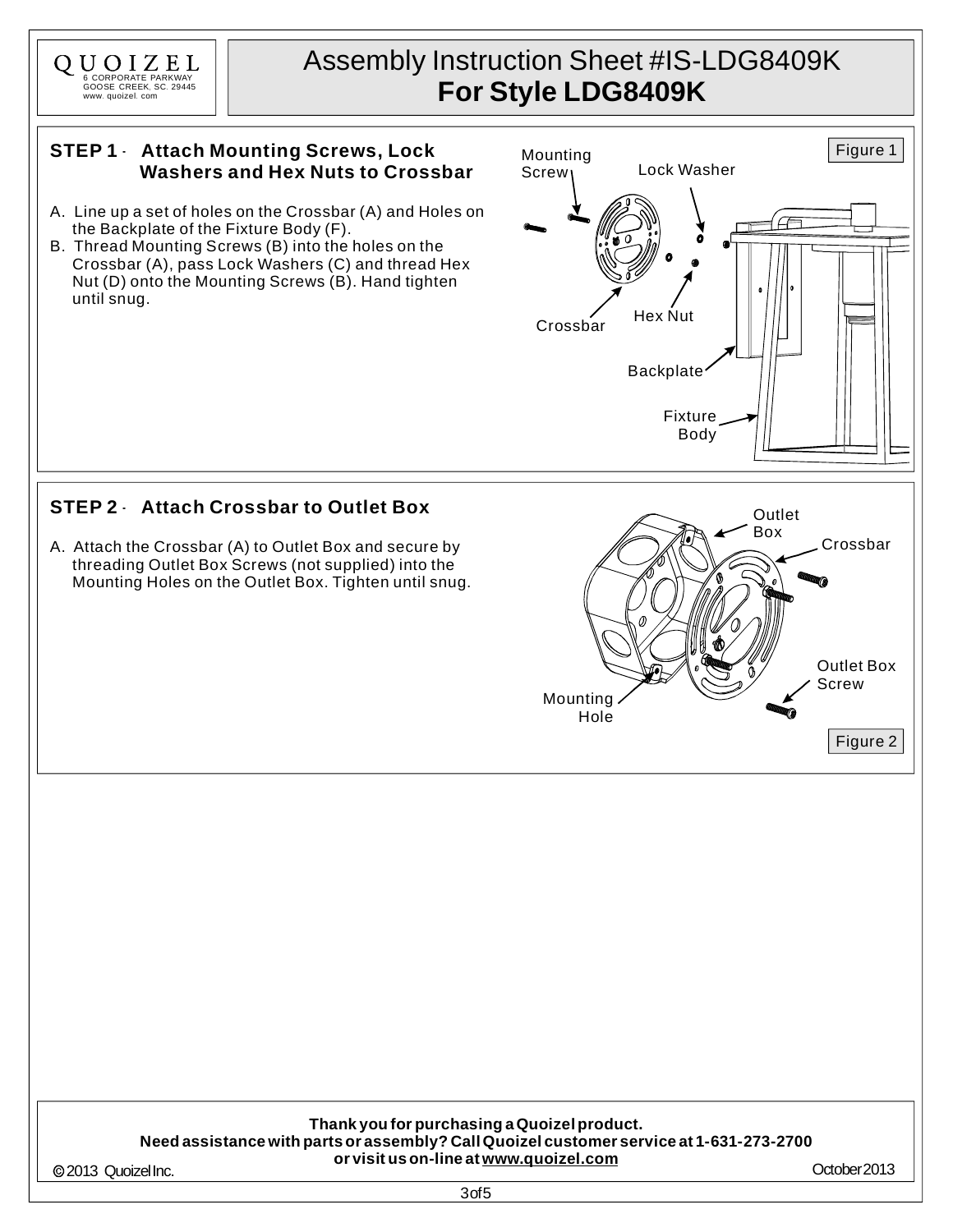

# Assembly Instruction Sheet #IS-LDG8409K **For Style LDG8409K**

## **STEP 3** - **Make Wire Connections**

- A. Use standard wire connectors to make all wire connections. (Connectors are not included with fixture.) Strip and prepare wire ends according to instructions supplied with connectors.
- B. Connect White Supply Wire from the Outlet Box to White Wire from fixture.
- C. Connect Black (or Red) Supply Wire from the Outlet Box to Black Wire from fixture.
- D. Connect Ground Wire from the Outlet Box to Ground Wire from fixture.
- E. Twist connectors until wires are tightly joined together.
- F. Wrap each connection with approved electrical tape and carefully stuff all the connected wires into the Outlet Box.



Figure 3



### **STEP 4** - **Attach Fixture Body to Mounting Screw**

A. Place the Backplate of the Fixture Body (F) over the Mounting Screws (B). Place caulk (not supplied) into threads of Mounting Balls (E) and thread them onto the Mounting Screws (B). Hand tighten until snug.



#### **Thank you for purchasing a Quoizelproduct. Need assistance with parts or assembly? CallQuoizel customer service at 1-631-273-2700 or visit us on-line at[www.quoizel.com](http://www.quoizel.com)**

@2013 Quoizel Inc. Charles Christ, Louis Christ, Louis Christ, Louis Communication and Communication of Communication of Communication of Communication of Communication of Communication of Communication of Communication of

4of5